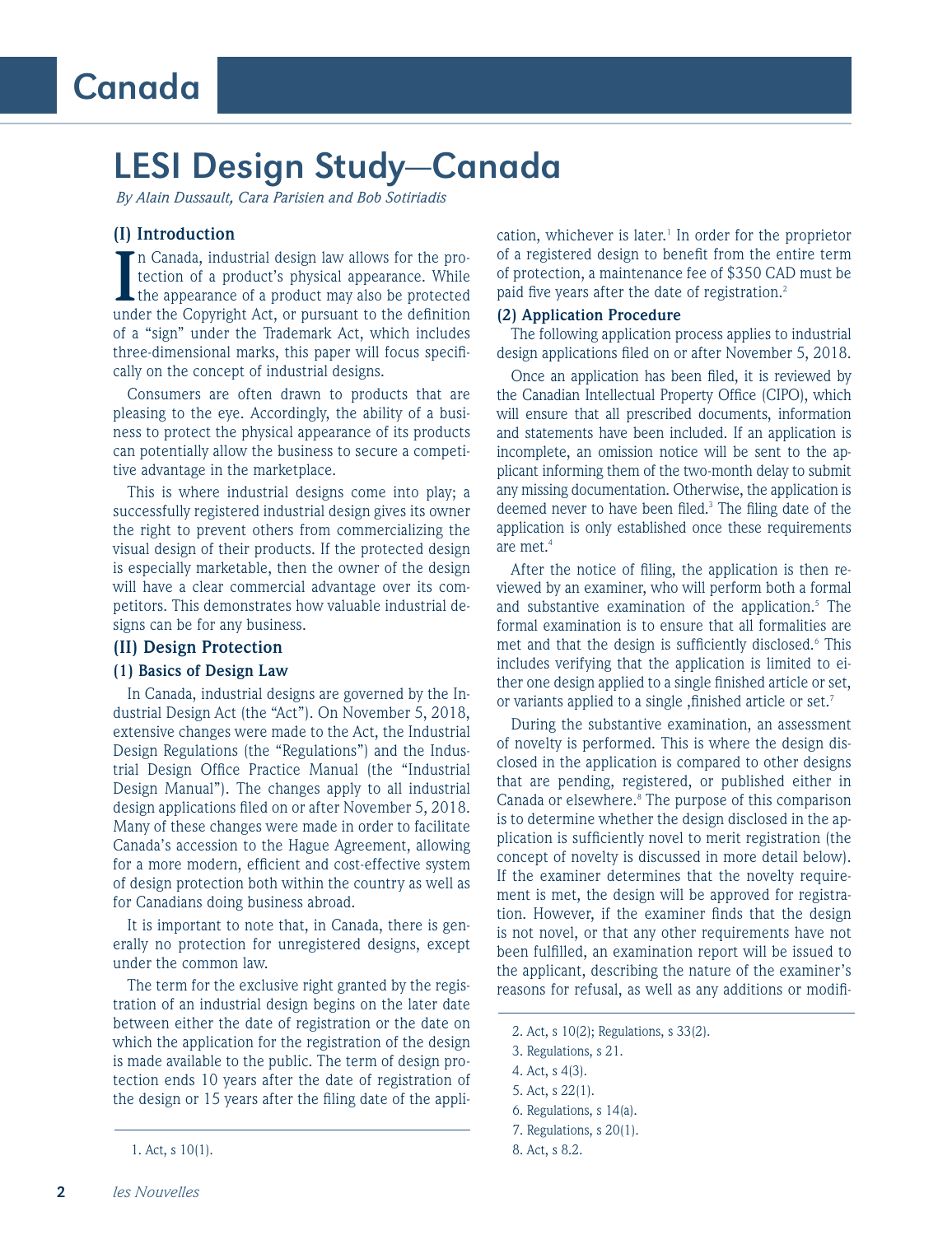cations that need to be made before the application can be granted.

An applicant can respond to an examination report by amending the application or by providing arguments to the examiner The deadline to respond to the examination report is three months, although this can be extended to six months upon request.<sup>9</sup> However, amendments to the application cannot add a representation of a design, nor can they result in an application for a design that is substantially different than the design as originally filed.<sup>10</sup>

Once the application has been approved, a notification of industrial design registration containing a copy of the application and all representations of the design, amongst other information, will be issued in favour of the applicant.

Depending on the number of examination reports issued throughout the process, the registration of an industrial design can take approximately one year.

# **Using the Hague System for the International Registration of Industrial Designs**

The registration of a design by way of the national system described above will result in an exclusive right to the design in Canada only. In addition, prior to November 5, 2018, an applicant seeking to obtain design protection in multiple countries was required to file separate applications in each state.

However, as a result of the November 5, 2018 amendments to the Industrial Design Act, applicants can now use the international route of the Hague System. This system greatly simplifies the registration process, as applicants can now obtain design protection in multiple countries by filing a single application with the International Bureau (IB) of the World Intellectual Property Organization (WIPO). While the international application process is similar in many ways to that at a national level in Canada, several key differences exist. For example, international applications may include up to 100 different designs. In addition, an international application must designate all contracting states in which protection is sought. The fees to pay for an international application will also differ from those of a regular Canadian application and will vary based on the number of designated countries.

More detail regarding Hague applications can be found in the chapter on the WIPO International Design System.

## **(3) Formal Requirements and Fees**

While no particular form is required for the application for registration, the following is mandatory:<sup>11</sup>

- i) The name of the finished article in respect of which the design is to be registered;
- ii) A representation of the design that complies with any prescribed requirements;
- iii) The applicant's name and postal address; and
- iv) The prescribed fees (\$400, plus an additional \$10 fee, for each page of the representation in excess of 10 pages.)

Depending on the design application, other documents or information may be required, including the following:<sup>12</sup>

- i) A request for priority in respect of the pending application on the basis of one or more previously regularly filed applications;
- ii) A statement of limitation clearly indicating that the application relates only to some of the features of a design, or only to some or all of those features of a part of the finished article;

■ Alain Dussault, Lavery LLP, Partner, Montreal, Canada E-mail: adussault@lavery.ca

■ Cara Parisien, ROBIC LLP, Lawyer, Montreal, Canada E-mail: parisien@robic.com

■ Bob Sotiriadis, ROBIC LLP, Partner, Montreal, Canada E-mail: sotiriadis@robic.com

- iii) A brief statement describing the representation or the features of the design;
- iv) A statement indicating that the application is a divisional application.

## **(4) Protectable Subject Matter and Substantive Requirements**

The terms "design" and "industrial design" are defined in Section 2 of the Act as meaning "features of shape, configuration, pattern or ornament and any combination of those features that, in a finished article, appeal to and are judged solely by the eye."13 What follows are observations regarding the meaning and scope of some of these terms.

<sup>9.</sup> Regulations, ss 22(2) and 22(4).

<sup>10.</sup> Regulations, s 25(2).

<sup>11.</sup> Act, s 4; Regulations, s 16.

<sup>12.</sup> Act, s 8.1; Regulations, ss 17(2), 18, and 20(3).

<sup>13.</sup> Act, s 2.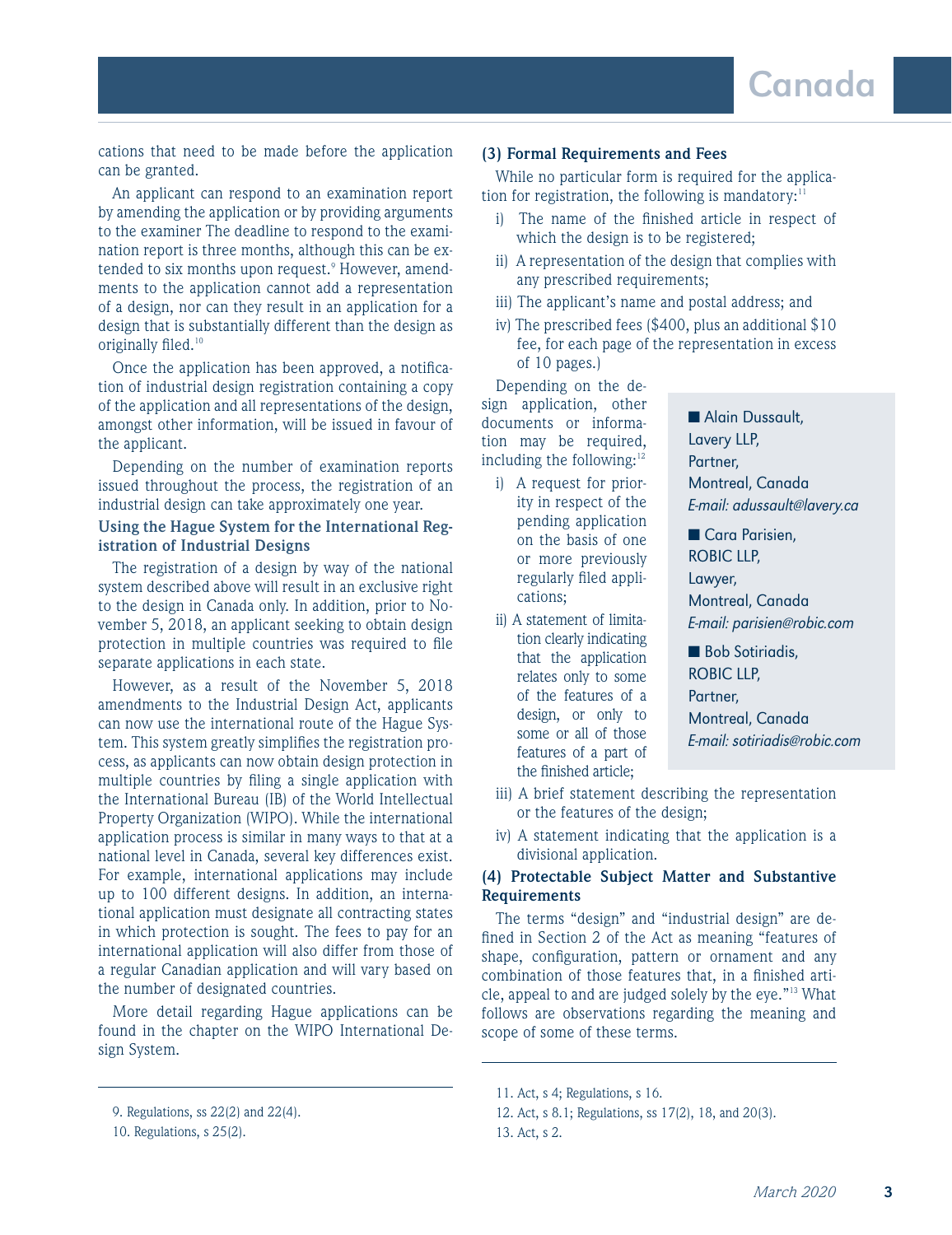## **"Features of shape, configuration, pattern or ornament"**

It is generally understood that "features of shape" and "features of […] configuration" refer to the three-dimensional structure of the finished article. The term "shape" refers to the external form or outline of the article, while the term "configuration" refers to the arrangement of the parts that make up the finished article.14

Conversely, the expressions "features of […] pattern" and "features of […] ornament" refer to the twodimensional elements placed on the finished article for decorative purposes. Specifically, the term "pattern" refers to repeating decorative elements which are the same, while the term "ornament" refers to any other decorative element placed on the surface of the finished article.<sup>15</sup>

#### **"Any combination of those features"**

The expression "any combination of those features" means that a design does not have to be restricted to one type of feature; it may consist of any combination of shapes, configurations, patterns or ornaments.<sup>16</sup>

## **Definition of "finished article"**

The federal court has stated that the term "finished article" refers to anything that is made by hand, tool or machine. In addition, the "finished article" need not be a useful article. However, the term "finished article" refers to a physical embodiment, divorcing the design from a mere scheme or preliminary conception of an idea. This means the design was created when the artistic work was created, not when the artistic work was planned.<sup>17</sup>

## **"Appeal to and are judged solely by the eye"**

The features of a design, namely its shapes, configuration, patterns and ornaments, which are relevant in the assessment as to its registrability are those which "appeal to and are judged solely by the eye." This analysis is performed from the standpoint of an informed consumer familiar with the market field relevant to the finished article. However, the definition excludes cases where a consumer chooses an article due to a functional or utilitarian benefit stemming from the design, rather than because the design elements simply catch their attention due to their visually-appealing nature.<sup>18</sup>

## **Unregistrable Subject Matter**

A design is not registrable if, pursuant to s. 7(d) of

the Act, it consists only of features that are dictated solely by a utilitarian function.<sup>19</sup> However, it is important to note that features may be simultaneously useful and visually appealing; s. 7(d) restrictions would not apply to such designs.

A design is not registrable if it is contrary to public morality or order.<sup>20</sup> This criteria for registrability is generally evaluated on a case-by-case basis, in consideration of the generally accepted customs and social conventions of the time. $21$  As an example, designs that incorporate the 11-point maple leaf, the Canadian flag or the Official Canadian Coat of Arms are generally considered "contrary to public morality or order," although certain exceptions exist as to their use in this context.<sup>22</sup>

# **Novelty**

One change brought about by recent amendments to the Act was the incorporation of the "novelty" requirement for industrial designs. This requirement replaces the "originality" criterion defined in the previous version of the Act. It remains to be seen whether, in the eyes of Canadian courts, this vocabulary change has an impact on the registrability of designs, or if this change was made to render the vocabulary of the Act more in line with the test of "absolute novelty" in patent law, as opposed to the originality test in copyright law. In general, the Canadian Industrial Design Office assesses the novelty of a design by determining the features of the design, establishing its priority date, identifying relevant prior art, and comparing the design to the relevant prior  $art.^{23}$  What follows is a more detailed explanation of each of the above steps.

## **Determining the Features of a Design**

In order to determine the features of the design, reference is typically made to the representation of the design contained in the application, the name of the finished article to which the design is applied, as well as any accompanying statements, as the case may be. $^{24}$ 

An applicant may therefore limit the scope of the design over which protection is sought, by including this detail in an accompanying statement. For example, if the representation of a design portrays a bottle with a pattern applied to it, but the accompanying statement specifies that only features of shape are to be consid-

- 22. *Industrial Design Manual,* s 13.03.02.
- 23. *Industrial Design Manual,* s 16.01.01.
- 24. *Industrial Design Manual,* s 16.01.03.

<sup>14.</sup> *Industrial Design Manual*, s 13.02.01.

<sup>15.</sup> *Industrial Design Manual,* s 13.02.01.

<sup>16.</sup> *Industrial Design Manual,* s 13.02.02.

<sup>17.</sup> *Industrial Design Manual,* s 13.02.03.

<sup>18.</sup> *Industrial Design Manual,* s 13.02.04.

<sup>19.</sup> Act, s 7(d).

<sup>20.</sup> Act, s 7(e).

<sup>21.</sup> *Industrial Design Manual,* s 13.03.02.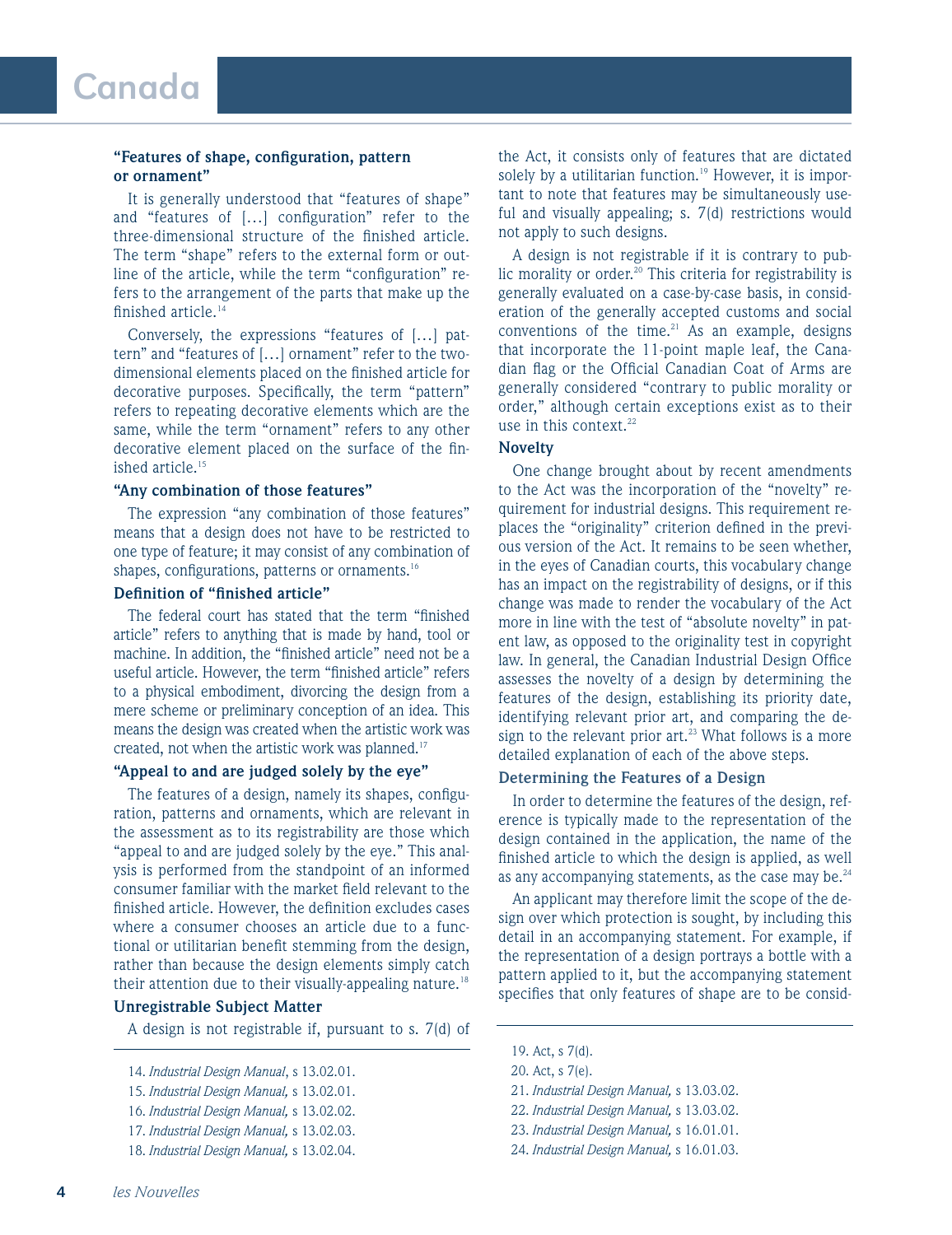ered, then the assessment of novelty will not extend to the pattern. In the absence of such a stipulation to limit the application, all features of the design will be considered as a whole in determining whether the novelty requirement is met. $25$ 

Similarly, it is possible to limit the scope of a design to only a part of the finished article. Whether a design relates to all or part of a finished article will be evaluated when determining the features of the design.

#### **Establishing the Priority Date of the Design**

The priority date of a design in an industrial design application is typically the filing date, unless a request for priority has been made on the basis of another application, which was regularly filed in the six months preceding the pending application. In the latter case, the priority date of the design will be the filing date of the previously regularly filed application.<sup>26</sup>

## **Identifying Relevant Prior Art**

Prior art refers to any design, applied to an identical or analogous finished article, which has been disclosed to the public in Canada or elsewhere by any person before the priority date. Finished articles will typically be considered as analogous to one another if they have the same function. $27$ 

Prior art also refers to design applications filed in Canada whose priority date is before the priority date of the application in question.<sup>28</sup>

A 12-month grace period applies for any designs publicly disclosed by the applicant, a predecessor in title, or anyone who obtained knowledge of the design from them, either directly or indirectly.<sup>29</sup> This means that such disclosures will not be considered "relevant prior art" for any applications filed by the applicant within the twelve months that follow. However, not all jurisdictions allow for this grace period, and as a result, great care should be taken when making public disclosures of designs.

#### **Exclusions from Prior Art**

While it is true that "relevant prior art" includes design applications filed in Canada whose priority date is before the priority date of the application in question, this criterion does not apply to Canadian applications filed by either the applicant or the applicant's predecessor in title less than 12 months before the filing date of the application in question.<sup>30</sup>

# **Comparing the Design to the Relevant Prior Art**

A design will not be considered novel if it is the same design, or a design not differing substantially from, that which is portrayed in the relevant prior art.<sup>31</sup> Whether or not a design is substantially different from prior art is a question of fact. In addition, as the concept of novelty was only recently introduced into the Canadian industrial design system, it remains to be seen if the courts will still follow the principles and tenets used under the previous "originality" test.

The courts have held that a simple variation is not sufficient for an industrial design to be "substantially different" from prior art.

As stated previously, the test used for determining registrability of a design over the prior art is that of a purely visual assessment of the features of a finished article from the standpoint of the informed consumer.

Furthermore, certain general principles are typically followed in effectuating a comparison between a design and any relevant prior art. Firstly, consideration must be given to the design as a whole, rather than dissecting the design into its individual features. Furthermore, a side-by-side comparison of the designs is improper; each should be separately assessed, leaving room for an imperfect recollection. Any changes between the new design and the prior art must be substantial, rather than trivial or infinitesimal. Finally, where an article itself is purely or primarily functional, small changes may often be sufficient to differentiate the designs. Similarly, design features that are appealing due to the functional advantage that they offer, rather than as a result of their aesthetic appeal, are often excluded from the overall assessment.<sup>32</sup>

#### **(5) Protectability of Technical Features**

A design is not registrable if, pursuant to s. 7(d) of the Act, it consists only of features that are dictated solely by a utilitarian function.<sup>33</sup> Under the Act, a utilitarian function in respect of an article, is defined as a function other than merely serving as a substrate or carrier for artistic or literary matter. However, it is important to note that features may be simultaneously useful and visually appealing; s. 7(d) restrictions would not apply to such designs.

## **(6) Filing Strategy**

## **Single Application/Multiple Applications Available?**

26. Act, s 8. The new regulations state that an application must

<sup>27.</sup> *Industrial Design Manual,* s 16.01.04.

<sup>28.</sup> Act, s 8.2.

<sup>29.</sup> Act, s 8.2.

<sup>30.</sup> Regulations, s 31.

<sup>31.</sup> Act, s 8.2(1).

<sup>32.</sup> *Industrial Design Manual,* s 16.01.05.

<sup>33.</sup> Act, s 7(d).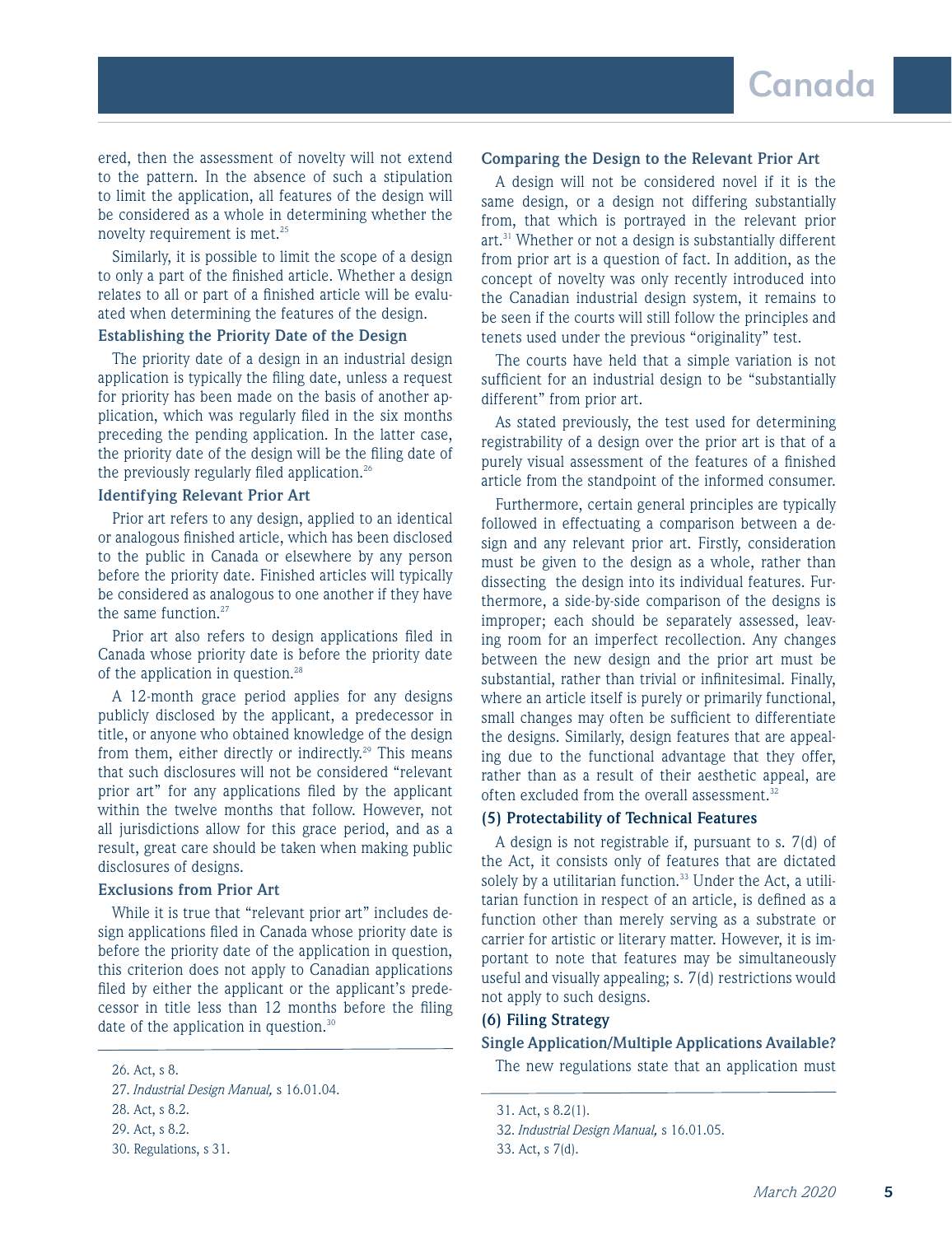be limited to one design applied to a single finished article or set or variants applied to a single finished article or set.34 The term "variants" is defined in the Act as "designs applied to the same article or set and not differing substantially from one another."35 Accordingly, applications do not necessarily have to be limited to one design, so long as those designs are applied to the same article or set and do not differ substantially from one another.

Furthermore, applicants can file divisional applications for designs applied to a finished article if the design applied to that finished article is disclosed in the earliest original application on its filing date.<sup>36</sup>

A divisional application must not be filed later than two years after the filing date of the earliest original application.<sup>37</sup> However, if CIPO objects to a design application under s. 20(1) of the Act, then they will require the applicant to limit the application to one design applied to a single finished article or set or variants applied to a single finished article or set. Once the applicant has amended the application as requested by CIPO, the applicant can file a divisional application within six months for any designs no longer covered by the original application.<sup>38</sup>

#### **Protection of a Part of a Product Available?**

Canadian industrial design law allows an applicant to limit the scope of protection requested to certain features of a part of a finished article.<sup>39</sup> This can be done by using dotted or broken lines in the representation of the design, or through a statement of limitation. It is advantageous to do this in certain instances, as it can help broaden the ambit of the design.

## **Admissible Types of Lines/Meaning of the Lines**

Finished articles depicting the design are typically depicted using solid, unbroken lines. Conversely, an application is deemed not to relate to a feature that is shown in the representation of the design in dotted or broken lines, unless the application contains a statement to the contrary.<sup>40</sup> Furthermore, an application is deemed not to relate to a feature that is shown in the representation of the design by means of blurring or colouring if it is evident that the purpose of the

blurring or colouring is to indicate that the application does not relate to that feature.<sup>41</sup>

## **Amendments of Representations Admissible?**

While a design application may be amended before it is registered, it cannot be amended to add a representation of a design, or in such a way that would result in the application being for a design that differs substantially from the design as originally filed. $42$ 

According to the *Industrial Design Manual*, this restriction in respect of amendments applies not only to the addition of a representation of a new design, but also to the addition of new variants. However, the addition of a photograph or reproduction of the design in the application is acceptable, provided that it does not add new subject matter.<sup>43</sup>

# **Deferred Publication Available?**

In general, the application is published within 30 months of the filing date or priority date, or alternatively, the date of registration, whichever is earlier. However, if a priority claim is withdrawn, it is deemed to have never been made for the purposes of calculating the 30-month delay.<sup>44</sup>

#### **(7) Owner of a Design**

Pursuant to the Act, the author of a design is generally the first proprietor. However, if the author created the design for another person in exchange for good and valuable consideration, the other person will be the first proprietor. As a result, where an employee executes a design in the course of their employment, the employer will be the first proprietor. Similarly, where an independent contractor is specifically tasked with the creation of the design and paid for this work, the client will be the first owner of the design.<sup>45</sup>

## **(8) Possible Attacks on the Validity of a Design**

In general, the validity of industrial designs can be attacked on the basis that they pertain to unregistrable subject matter, including that the design comprises features that are dictated solely by a utilitarian function. Pursuant to section 11.1 of the Act, features applied to a useful article that are dictated solely by a utilitarian function of the article or to any method or principle of manufacture or construction are not protected.

## **Originality (Designs Filed Before November 5, 2018)**

The validity of an industrial design may also be chal-34. Regulations, s 20(1). lenged on the basis of originality, or what is now desig-

<sup>35.</sup> Act, s 2.

<sup>36.</sup> Regulations, s 20(2).

<sup>37.</sup> Regulations, s 20(5).

<sup>38.</sup> Regulations, s 20(6).

<sup>39.</sup> Regulations, s 17(2) and 17(3).

<sup>40.</sup> Regulations, s 17(3).

<sup>41.</sup> Regulations, s 17(4).

<sup>42.</sup> Regulations, s 25(2).

<sup>43.</sup> *Industrial Design Manual,* ss 17.02.02 and 17.02.03.

<sup>44.</sup> Act, s 8.3.

<sup>45.</sup> Act, s 12.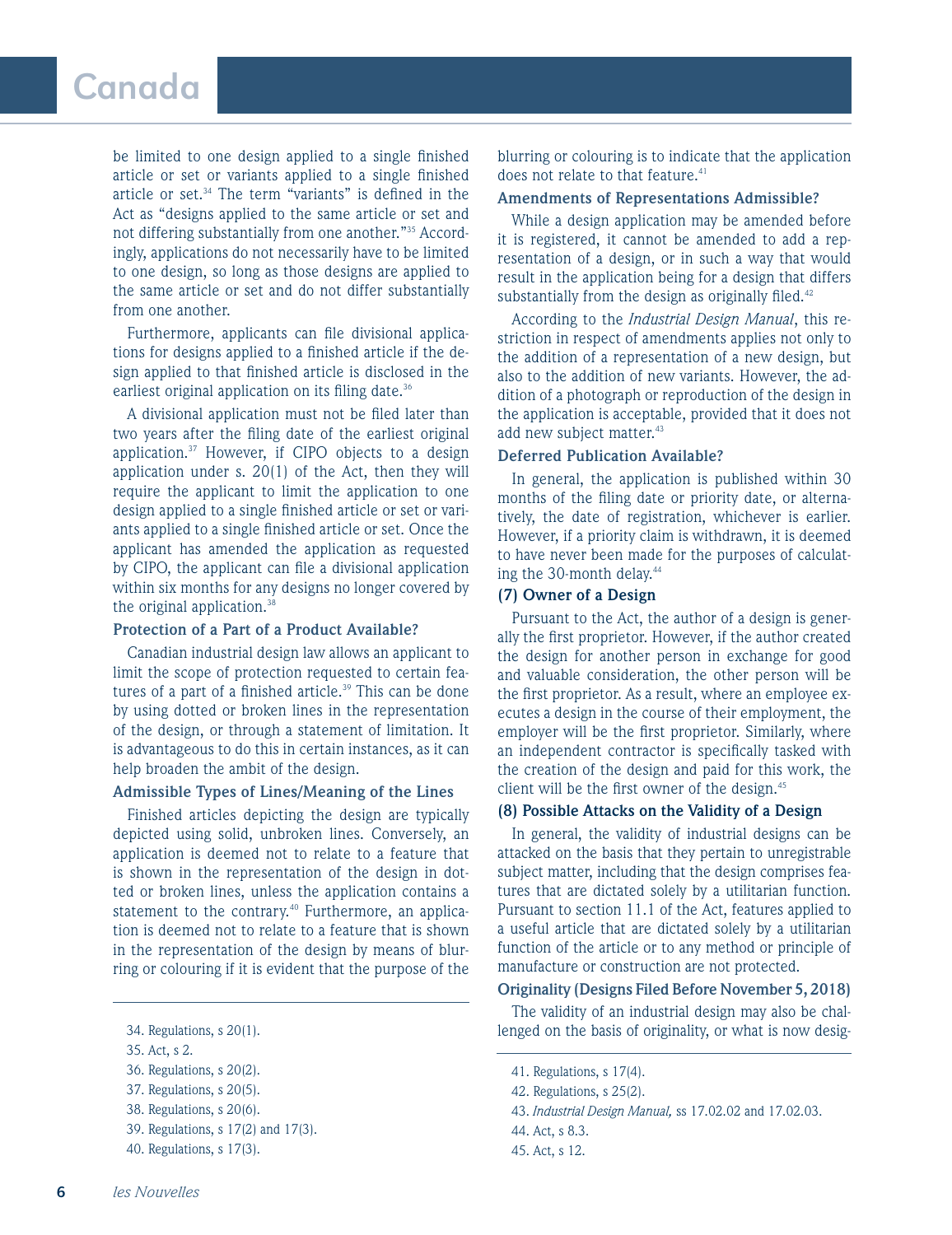nated as novelty. Most or all existing case law in Canada on originality was decided under the old regime, which still applies to designs filed before November 5, 2018.

On various occasions, the federal court has articulated the concept of "originality" as it applies to Canadian industrial designs. For one, a number of decisions have held that the degree of originality required to register a design is greater than that laid down by Canadian copyright legislation, but less than that required to register a patent. Furthermore, the approach to comparing the article in question with the relevant prior art should draw on imperfect recollection, rather than to rely on a side-by-side examination. Finally, in assessing originality, one must consider the design as a whole, and any changes to the prior art presented in the new design must be substantial, rather than trivial or negligible.

## **Novelty (Designs Filed After November 5, 2018)**

It remains to be seen whether the novelty criteria will be treated in a similar manner by the courts as the previous test in respect of originality. At first glance, there appear to be many similarities between the assessment of originality and the wording of the new provisions relating to novelty. For example, the requirement for substantial differences between the design in the application and any relevant prior art was a principle applied under the test for originality and has been integrated into the current provisions regarding novelty.

Furthermore, although the previous version of the statute referred only to similarities with other registered designs and to published design applications, the courts extended the scope of the requirement to encompass both registered and unregistered designs. The current version of the statute refers to a design that has been disclosed so as to have been made available to the public in Canada or elsewhere.

It should be noted that certain decisions of the federal court have found the relevant date to assess originality to be the date of creation of the design. Under the current provisions of the Act, the relevant date for an assessment of novelty is the priority date.

# **(9) Design Protections Statistics of the Past Three Years**

Statistics regarding industrial design applications in Canada can be found in CIPO's *IP Canada Report* for the years 2018, 2017, and 2016, as well as CIPO's *Annual report* for the years 2017-2018, 2016-2017, and 2015-2016. In 2017–2018, the volume of industrial design applications increased to more than 6,600, representing an eight percent rate of increase, while the average turnaround time from filing to registration was 10.5 months, compared to 9.8 months in 2016–2017.

# **(III) Design Enforcement (1) Available Reliefs**

The owner of a registered design has the right to prevent any other person from making, selling, importing, or renting any infringing articles or kits without having been granted a license.<sup>46</sup> There is infringement where a design not differing substantially from the owner's design has been applied to an article in respect of which the original design is registered.

Various forms of judicial remedies are available to the proprietor or exclusive licence-holder of a registered design who wishes to restrict any encroachment on their exclusive rights. This includes injunctive relief, monetary relief in the form of damages or an accounting of profits, punitive damages, and orders for the delivery-up of any infringing articles or kits. Though difficult to obtain, interlocutory injunctions and preservation orders are available to the plaintiff pending a trial on the merits of the case.

# **(2) Strategic Options (Offensive and Defensive) Warning/Notice Letters**

Before initiating a proceeding, the owner of a registered design may send a notice letter to the alleged infringer, requesting that they permanently cease and desist any infringement of the design. They are not compulsory. This letter would typically contain a copy of the registered design and would give notice to the recipient of the infringing nature of their actions. This notice may also request the delivery-up of any such articles that are in the alleged infringer's possession and set a deadline until which corrective actions may be taken.

In many cases, notice letters allow the parties to resolve the dispute without having to resort to judicial action. Where the matter is ultimately brought before the court, notice letters may still have certain practical effects for the plaintiff, such as in support of a claim for punitive damages or increased costs awards. However, in certain circumstances a party may prefer to avoid giving any advance warning to the alleged infringer for strategic reasons.

# **Preliminary Relief**

In the context of a proceeding for design infringement, the court may grant an interlocutory injunction on a motion by the plaintiff.<sup>47</sup> In order to obtain an interlocutory injunction the plaintiff must successfully demonstrate that: (1) There is a serious issue to be tried; (2) The plaintiff will suffer irreparable harm if

<sup>46.</sup> Act, s 11(1).

<sup>47.</sup> Federal Court Rules, SOR/98-106, s 373(1) ["Federal Court Rules"].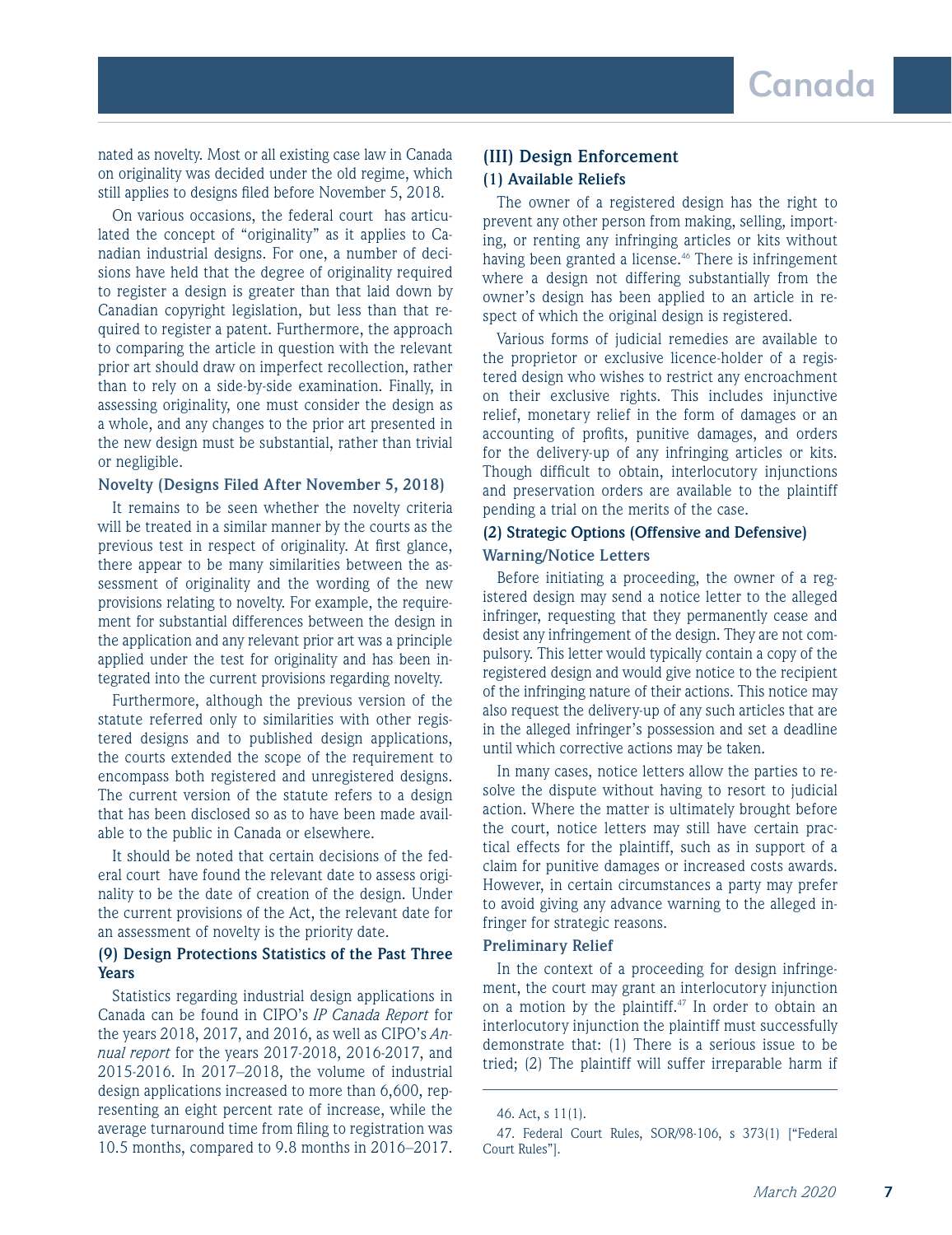# Canada

the injunction is refused; and (3) The balance of convenience between the interests of each party favours the granting of the injunction rather than its refusal.

In exceptional circumstances, the Federal Court of Canada may also grant an interim injunction, lasting for a period no longer than 14 days, on an *ex parte* motion by the plaintiff. These types of short-term injunctions are also available in the superior court of each province, and their duration can vary. In Quebec for example, a provisional injunction is granted for a period not exceeding 10 days. In order to obtain such an order, the plaintiff must not only meet the *tri-partite* test for the granting of an interlocutory injunction, but must also demonstrate that giving notice of motion to the defendant is either impossible, due to the urgency of the matter, or would defeat the purpose of the motion.<sup>48</sup>

In certain cases, a plaintiff may bring an *ex parte* motion to obtain a preservation order in respect of property that is, or will be, the subject-matter of a proceeding<sup>49</sup> For example, where the plaintiff has a strong *prima facie* case, and there is a real risk that the defendant will destroy evidence that is necessary for trial, the court may grant an Anton Piller Order. Similarly, the court may grant a Mareva injunction to prevent the defendant from transferring their assets outside the relevant jurisdiction pending trial.

#### **Main Proceedings**

Proceedings for industrial design infringement are taken by way of action, either in the Federal Court of Canada or in the relevant provincial superior court. The selection of forum for the proceedings will be explained in greater detail below, in the "Court System, Instances and Specialization" section.

Where a plaintiff initiates a proceeding in the federal court and claims only monetary relief in an amount of \$50,000 or less, exclusive of interests and costs, the parties must proceed by way of a simplified action.<sup>50</sup> In a simplified action, the discovery phase is streamlined, namely by the execution of written examinations limited to 50 questions.<sup>51</sup> Cost-conscious parties may also consent to proceeding by way of a simplified action, regardless of the nature of the relief which is sought. $52$ 

## **Protective Letters**

Canadian design law does not allow for the filing of protective letters, as is the case in certain other jurisdictions.

#### **Customs Seizure**

The Industrial Design Act does not provide for the seizure of any infringing articles or kits by the Canadian Border Services Agency, as is the case under Canadian trademark and copyright law.

## **(3) Procedural Aspects**

#### **(a) Court System, Instances and Specialization**

The federal and provincial superior courts have concurrent jurisdiction to hear actions for the infringement of a design, as well as questions relating to proprietorship of a design.<sup>53</sup> The owner of a registered design may commence a proceeding by way of Statement of Claim in either the federal court or in one of the provincial superior courts.

Where the plaintiff intends to plead other causes of action that do not fall under the federal court's jurisdiction, such as common law claims in tort or breach of contract, and where the design issue is ancillary to the claim, the proceeding should be brought in the superior court of the province having jurisdiction.

However, where a person seeks to have a registered design either varied or invalidated *in rem* and expunged from the register, whether in the context of a counterclaim to an action in infringement or as a standalone proceeding by an interested party, the federal court has exclusive jurisdiction.<sup>54</sup> If the infringing activities took place in multiple provinces, the federal court may also be a preferred choice, as provincial courts may lack jurisdiction to adjudicate in regard of events which occurred outside their respective territories. Furthermore, an injunction order made by the federal court will be enforceable across Canada, unlike those granted by a provincial court.

## **(b) Who Can Sue?**

Both the proprietor of the registered design or an exclusive licensee may commence an action for infringement of an industrial design.<sup>55</sup> However, where an exclusive licensee initiates the proceedings, the proprietor of the registered design must be joined as a party to the action.<sup>56</sup> The design must be registered in order for any exclusive rights to exist in favor of the proprietor. Furthermore, not only will the owner be protected solely for the period during which the design is registered, monetary compensation for any infringing activity that occurred more than three years

53. Act, s 15.2. 54. Act, s 22(4). 55. Act, s 15(1). 56. Act, s 15(2).

<sup>48.</sup> Federal Courts Rules, s 374(1).

<sup>49.</sup> Federal Courts Rules, s 377(1).

<sup>50.</sup> Federal Courts Rules, s 292.

<sup>51.</sup> Federal Courts Rules, s 296.

<sup>52.</sup> Federal Courts Rules, s 292(c).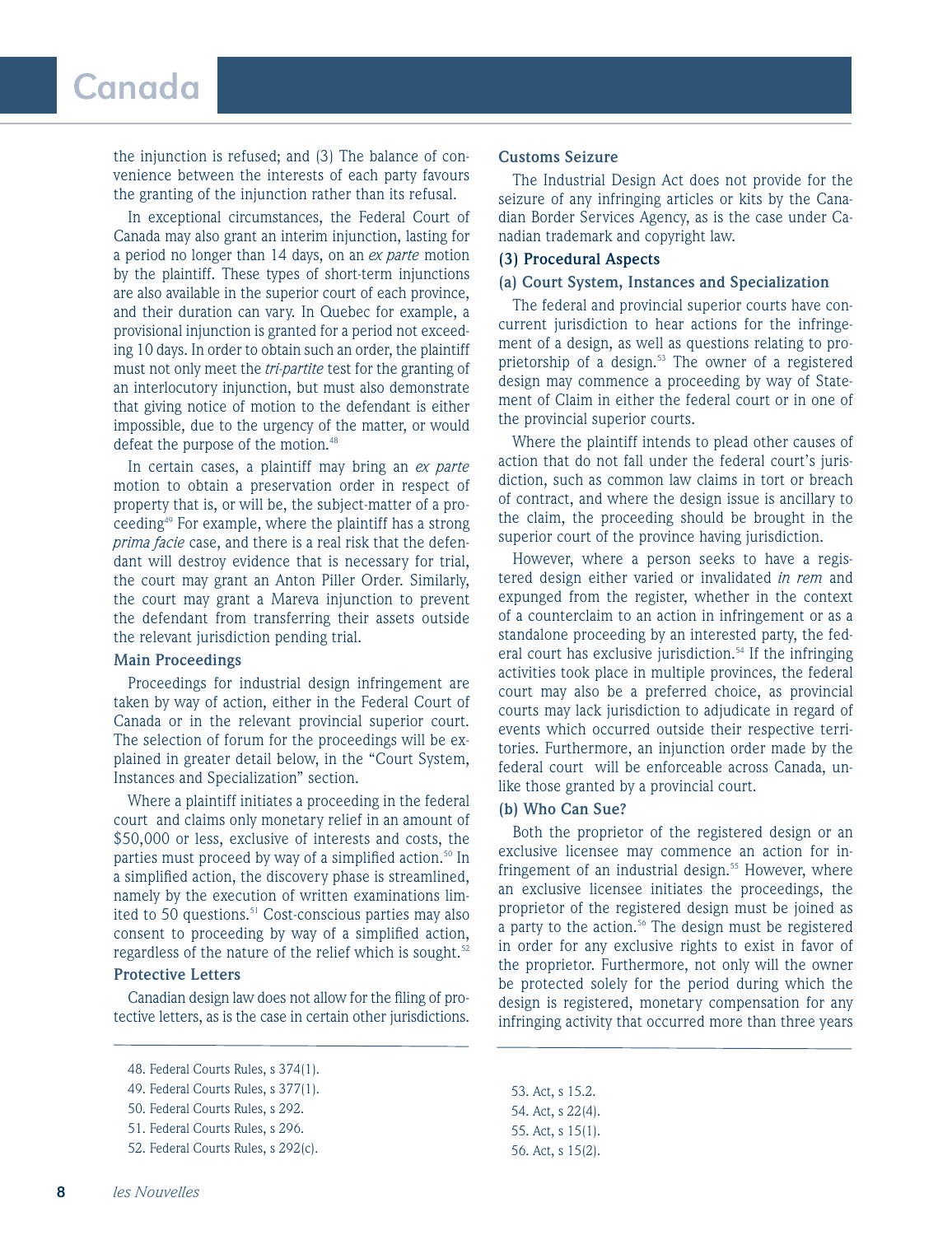prior to the commencement of the action will be statute-barred.<sup>57</sup>

## **(c) Who Can Be Sued?**

The owner of a registered design can sue any person who has applied the design to an article without a licence from the proprietor, including a manufacturer, vendor or lessor of such an article, regardless of whether any sales or rentals were made.<sup>58</sup>

The owner may also initiate infringement proceedings against any person who imports an article to which the design is applied without permission, so long as the article is imported for the purpose of trade or business.<sup>59</sup>

#### **(d) Basis of Claims**

A proprietor's registered design will be infringed where the defendant, without permission, has applied the registered design or a design that does not differ substantially therefrom, to an article in respect of which the design was registered.<sup>60</sup>

In determining whether there is a substantial difference between the registered design and the design of the allegedly infringing article, the court can consider the extent to which the registered design differs from previously published designs for similar articles.<sup>61</sup> In doing so, the court is able to assess whether any common design elements are found on all articles of a similar type, and the relative importance of any differences. Furthermore, where certain elements of a design have a function that is purely functional, or is a result of the manufacturing process, rather than one that is aesthetic, small differences between the designs will be sufficient for a finding of non-infringement.

The infringing nature of the defendant's design is to be determined by the eye of the court and from the perspective of an "informed consumer." Due to the visual nature of the test for infringement, it is primarily the drawings that are compared. However, certain decisions have held that the written description may also be taken into consideration.

In its determination as to infringement, the court should consider whether:

- (a) There is a likelihood of confusion between the designs;
- (b) The allegedly infringing article would exist, but for the registered design;

60. Act, s 11(1).

(c) The allegedly infringing article bears more resemblance to the original design, as opposed to any prior designs.

#### **(e) Admissibility of Evidence**

The parties to an action for infringement will be required to produce evidence both during examinations for discovery and at trial. The plaintiff has the burden of proving ownership and infringement of the registered design. The burden of proof as to the invalidity of a design falls on the person who has pleaded this argument.

The plaintiff's witnesses may be examined regarding the proprietor's title to the design, including their relationship with the author. Any agreements between the author and the proprietor or applicant, including employment agreements and transfers or assignments will be relevant to the plaintiff's case. Where the defendant seeks a declaration of invalidity or expungement of the design from the register, any technical drawings and previous drafts of the design will be relevant.

The production of any subsequent transfer or assignment agreements will also be relevant. Although the registration of transfers and assignment agreements with the patent office are no longer mandatory, an unregistered transfer will be ineffective against a subsequently registered transfer to another person.<sup>62</sup> Furthermore, in order to benefit from the presumption of validity of the design pursuant to subsection 3(2) of the Act, the plaintiff must file a certified copy of the entry in the Register of Industrial Designs at trial.

Both parties will produce evidence as to the articles or kits that were made, sold, rented, exposed for sale or rent and imported for the purpose of trade or business in Canada by the defendant. The parties can also produce evidence from expert witnesses. For example, an expert witness may testify as to the prior art and any differences or similarities that they present with the plaintiff's design. The expert witness may also opine as to the utilitarian or functional nature of certain elements of the design, whether certain elements of the design are common to other similar articles in trade, or whether certain features of the design are dictated by the manufacturing process, rather than to have a purpose which is purely aesthetic.

Further evidence may be relevant, depending on the arguments raised on defense, such as the existence of an alleged licence or assignment between the proprietor and the defendant, or a lack of reasonable grounds to suspect the existence of a registered design.

<sup>57.</sup> Act, s 18.

<sup>58.</sup> Act, s 11.

<sup>59.</sup> Id.

<sup>61.</sup> Act, s 11(2). 62. Act, s 13(4).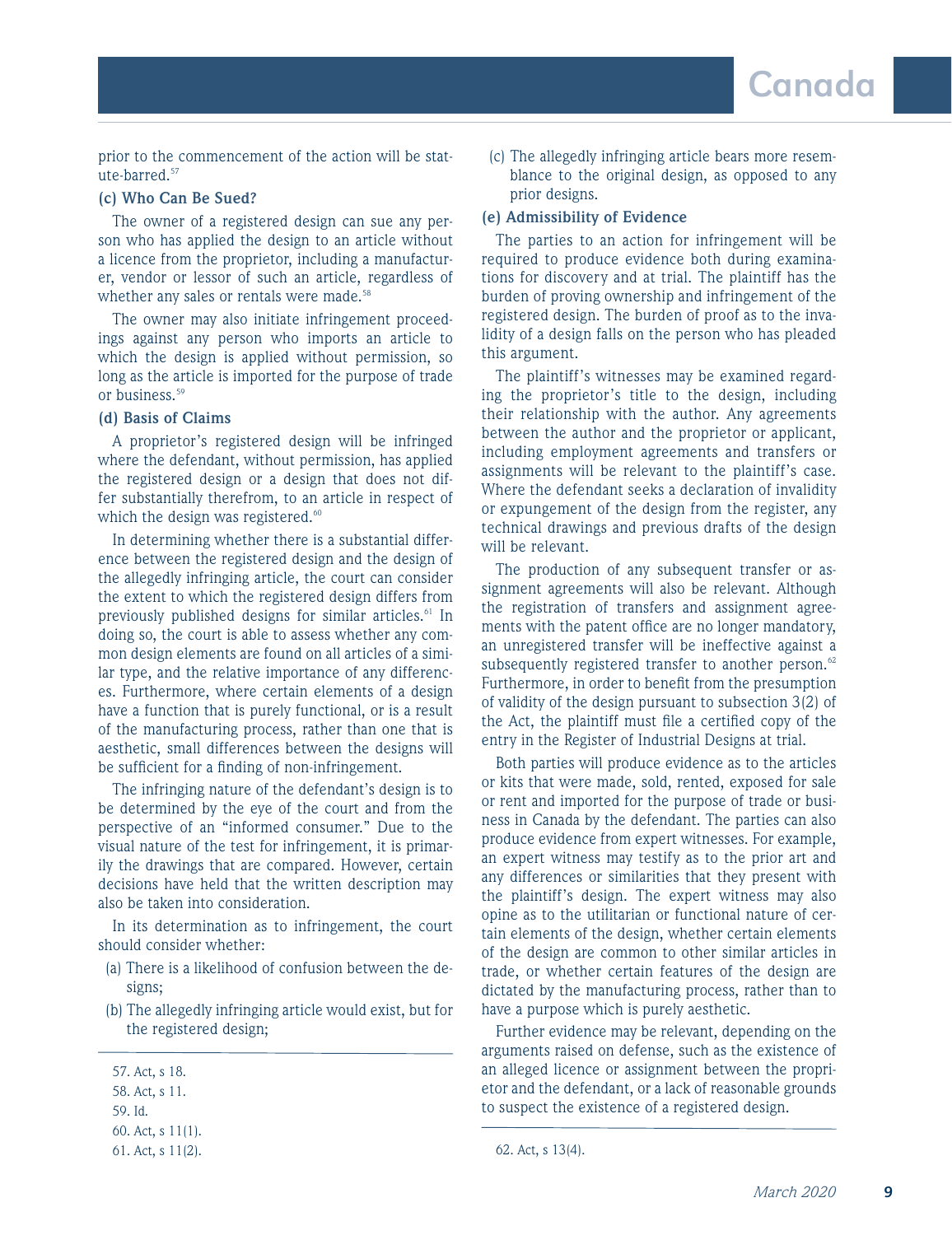# Canada

Finally, both parties will produce evidence as to the existence and extent of damages suffered by the plaintiff or profits made by the defendant.

## **(f) Structure and Timing of the Proceedings**

In federal court, a plaintiff would commence proceedings by filing a statement of claim<sup>63</sup> and serving it on the defendant within 60 days.<sup>64</sup> Where service is effected in Canada, proof

| <b>Table 1. Table Of Tariff</b> |                                                                                     |                        |                      |                        |       |                 |
|---------------------------------|-------------------------------------------------------------------------------------|------------------------|----------------------|------------------------|-------|-----------------|
| <b>Item</b>                     | <b>Assessable</b><br><b>Service</b>                                                 | <b>Number of Units</b> |                      |                        |       |                 |
|                                 |                                                                                     | Column I               | Column <sub>II</sub> | Column III   Column IV |       | <b>Column V</b> |
|                                 | A. Originating<br>documents and<br>other pleadings                                  |                        |                      |                        |       |                 |
| 1.                              | <b>Preparation and</b><br>filing of originat-<br>ing documents<br>$\left   \right $ | $1 - 3$                | $2 - 5$              | $4 - 7$                | $5-9$ | $7 - 13$        |

of service must be filed by the plaintiff within 30 days. The defendant would then serve and file a statement of defense<sup>65</sup> or a statement of defense and counterclaim<sup>66</sup> as the case may be, to which the plaintiff will respond by way of a reply<sup>67</sup> (or reply to defense and counterclaim<sup>68</sup>). Where a counterclaim is filed, the defendant will also be entitled to a reply.<sup>69</sup>

The defendant may also wish to file and serve a thirdparty claim, $70$  in order to name a co-defendant who is not already a party to the proceedings. For example, where a retail vendor of allegedly infringing articles is named as the defendant, a third-party claim against the manufacturer may be in order.

After the close of pleadings, all parties will be required to file an affidavit listing all relevant documents and serve it on every other party to the proceedings. $71$ Examinations for discovery will then be conducted between parties with adverse interests.<sup>72</sup> If proceedings are taken by way of a simplified action however, parties will instead serve a list of relevant documents within their possession, power or control and examinations for discovery will take place in writing, with a limit of 50 questions per examination.<sup>73</sup>

- 63. Federal Courts Rules, ss  $63(1)(a)$  and  $171(a)(i)$ .
- 64. Federal Courts Rules, ss 203 and 204.
- 65. Federal Courts Rules, s 171(a)(ii).
- 66. Federal Courts Rules, ss 171(b)(i) and 189.
- 67. Federal Courts Rules, s 171(a)(iii).
- 68. Federal Courts Rules, s 171(a)(ii).
- 69. Federal Courts Rules, s 171(b)(iii).
- 70. Federal Courts Rules, ss 171(c)(i), 193 and 196(2).
- 71. Federal Courts Rules, s 223.
- 72. Federal Courts Rules, s 236.
- 73. Federal Courts Rules, ss 295 and 296.

At any time after the close of pleadings, a party who is ready for trial serves and files a requisition for a pretrial conference, at which time the court will fix a trial date.<sup>74</sup> The plaintiff must serve and file the trial record at least 40 days before the trial, $75$  and all parties must make any evidence to be adduced at trial available for inspection by other parties.<sup>76</sup>

It takes approximately three years for an industrial design infringement action to get to trial in the Federal Court of Canada.

#### **(g) Costs and Cost Reimbursement**

As with other procedural aspects in design litigation, the regime for costs will differ based on whether proceedings take place in the federal or provincial courts. In federal court, the awarding of costs is discretionary, however the losing party will generally pay at least a portion of the winning party's costs ("partial indemnity" or "party-to-party" basis).

In exercising its discretion as to the awarding of costs, the court may take a number of factors into consideration, such as any written offers to settle, the conduct of the parties, steps taken by a party which were improper, vexatious or unnecessary, and the importance and complexity of the issues, amongst others.<sup>77</sup>

In the federal court, cost awards are determined based on a tariff. For each recoverable fee in a proceeding, the tariff is separated into five columns, each one containing a range of units. For example, in the table of tariffs, the preparation and filing of a statement of claim resembles the following in Table 1:

- 74. Federal Courts Rules, ss 258, 262, 279 and 264.
- 75. Federal Courts Rules, s 268.
- 76. Federal Courts Rules, s 287.
- 77. Federal Courts Rules, s 400(3).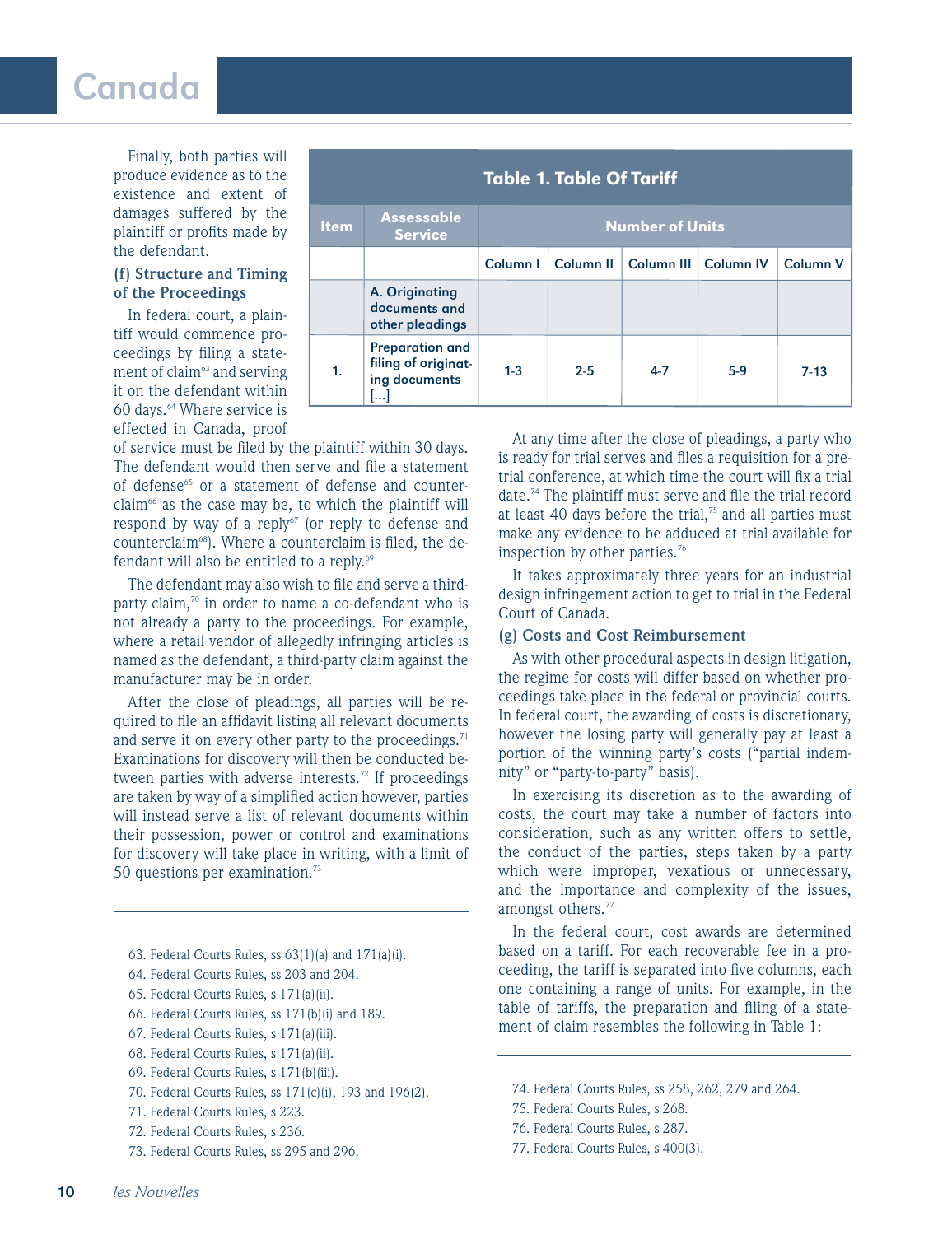The value of one unit is adjusted on April first of each year by the chief justices of the Federal Court and Federal Court of Appeal, based on the consumer price index. As of April 1, 2019, the value of one unit is \$154.58 CAD. In an intellectual property case, whether relating to design law or otherwise, parties can be expected to receive approximately 20 to 25 percent of the fees they incurred.

Due to the complex nature of calculating an award of costs based on the tariff the court may also favour the award of a lump-sum amount.<sup>78</sup> Lump-sum orders are increasingly finding favour with the federal court.

Where the court seeks to sanction highly reprehensible or inappropriate behaviour, an award of costs on a solicitor-client basis may be granted.<sup>79</sup>

## **(h) Enforcement of Decisions**

In Canada, there are various mechanisms for the enforcement of court judgments and orders. Under the federal rules of procedure, these enforcement mechanisms may be applied to both interlocutory decisions, as well as any judgments and orders that finally dispose of a proceeding. Provincial legislation may differ however; in the province of Ontario, only judgments that dispose of a claim in full may be enforced.

Where the court orders a person to perform an act or to refrain from doing so (*i.e.,* an injunction) and the person does not comply with the judgment or order, the sanction is contempt of court.

Where the order or judgment is for the payment of a sum of money, the federal court may issue a writ of seizure and sale, ordering an appointed sheriff to collect the sum due to the successful litigant from the goods and chattels of the party against whom the order is made. It should be noted that even where this type of writ is issued by the federal court, the sheriff must comply with the applicable laws in the province where the property will be seized and sold.

On an *ex parte* motion by a judgment creditor, the court may also issue a garnishment order, requiring a third party to pay any debt owed to the unsuccessful litigant to the moving party instead.

Where the defendant is ordered to deliver up any infringing goods to the plaintiff, the court may issue a writ of delivery. Although a writ of delivery may allow for the seizure of specific goods or goods of similar value in the alternative, the scope is often restricted to include only the infringing articles in the context of an intellectual property dispute.

#### **(i) Legal Remedies**

In an action for design infringement, the court may grant a number of remedies to a successful plaintiff, including a permanent injunction, ordering the defendant to cease its infringing activities in respect of the registered design.

Where the defendant is successful in arguing that they could not have been reasonably expected to have knowledge of the registered design, for example in the absence of any markings on all or substantially all of the plaintiff's articles, the available remedies are limited to a permanent injunction. Otherwise, the plaintiff may generally elect between an award of damages or an accounting of the defendant's profits.

In the case of damages, the *quantum* is assessed by determining the profits that would have been made by the proprietor but for the infringing activities of the defendant, or the royalty that would have been made had the proprietor granted a licence to use the design. The burden of proof to establish damages lies with the plaintiff. If the proprietor cannot prove actual damages, only nominal damages will be awarded.

Alternatively, a successful plaintiff can elect an accounting of profits made by the defendant as a result of the infringement. As an accounting of profits is an equitable remedy, the court has the discretion to refuse such an award depending on several factors, including the conduct of the plaintiff (*ex.* unreasonable delay, non-use by proprietor). Assessing profits and which expenses are to be deducted is often a complex task.

Where the defendant has conducted themselves in a malicious, oppressive or reprehensible manner, the court may award punitive damages. Plaintiff must specifically plead this remedy.<sup>80</sup>

In federal court proceedings, where most industrial design actions are instituted, any party may appeal the final judgment, by filing a notice of appeal within  $30$  days. $81$ 

## **(j) Service Abroad**

In the context of federal court proceedings, service of documents abroad may be effected without leave of the court either in the manner prescribed by the rules governing federal procedure in Canada, or in the manner prescribed by the law of the jurisdiction in which service is to be effected. $82$  However, if service is to be effected in a country that is a signatory of the *Hague Convention,* service must be

<sup>78.</sup> Federal Courts Rules, s 400(4).

<sup>79.</sup> Federal Courts Rules, s 400(6)(c).

<sup>80.</sup> Federal Courts Rules, s 182(a).

<sup>81.</sup> Federal Courts Act, RSC 1985, c F-7, s 27(1) and s 27(2)(b).

<sup>82.</sup> Federal Courts Rules, s 137(1).